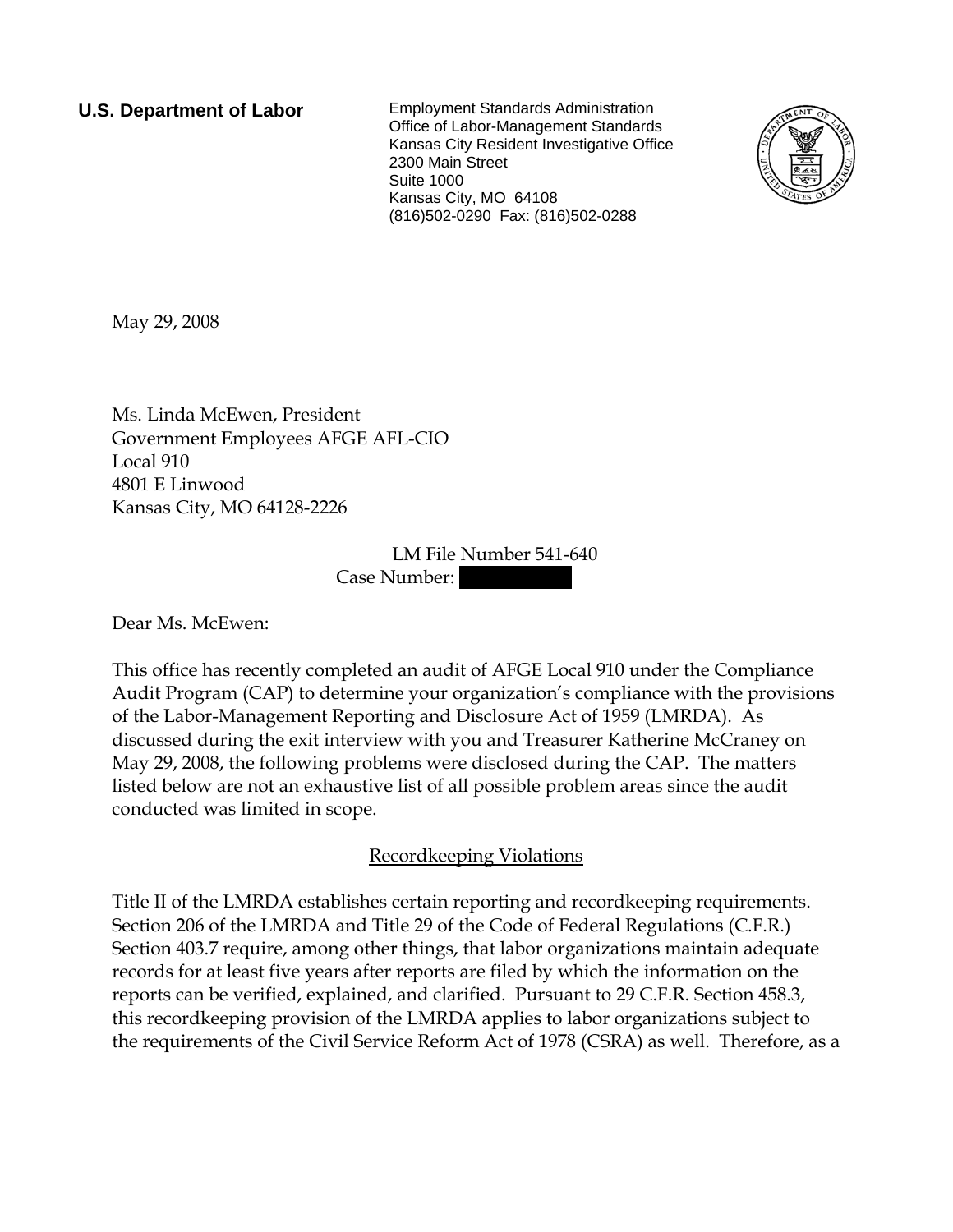Ms. Linda McEwen May 29, 2008 Page 2 of 4

general rule, labor organization must retain all records used or received in the course of union business.

For disbursements, this includes not only original bills, invoices, receipts, vouchers, and applicable resolutions, but also documentation showing the nature of the union business requiring the disbursement, the goods or services received, and the identity of the recipient(s) of the goods or services. In most instances, this documentation requirement can be satisfied with a sufficiently descriptive expense receipt or invoice. If an expense receipt is not sufficiently descriptive, a union officer or employee should write a note on it providing the additional information. For money it receives, the labor organization must keep at least one record showing the date, amount, purpose, and source of that money. The labor organization must also retain bank records for all accounts.

The audit of Local 910's 2007 records revealed the following recordkeeping violations:

1. General Reimbursed and Credit Card Expenses

Local 910 did not retain adequate documentation for reimbursed expenses and credit card expenses incurred by union officers totaling at least \$609.45. For example, the April 2, 2007 Visa statement shows a purchase of supplies from the post office totaling \$285.84. The local did not retain receipts to verify the charges made to the credit card were for legitimate union business.

As previously noted above, labor organizations must retain original receipts, bills, and vouchers for all disbursements. The president and treasurer of your union, who are required to sign your union's LM report, are responsible for properly maintaining union records.

## 2. Meal Expenses

Local 910 did not require officers to submit itemized receipts for meal expenses totaling at least \$1,687.29. The union must maintain itemized receipts provided by restaurants to officers. These itemized receipts are necessary to determine if such disbursements are for union business purposes and to sufficiently fulfill the recordkeeping requirement of LMRDA Section 206.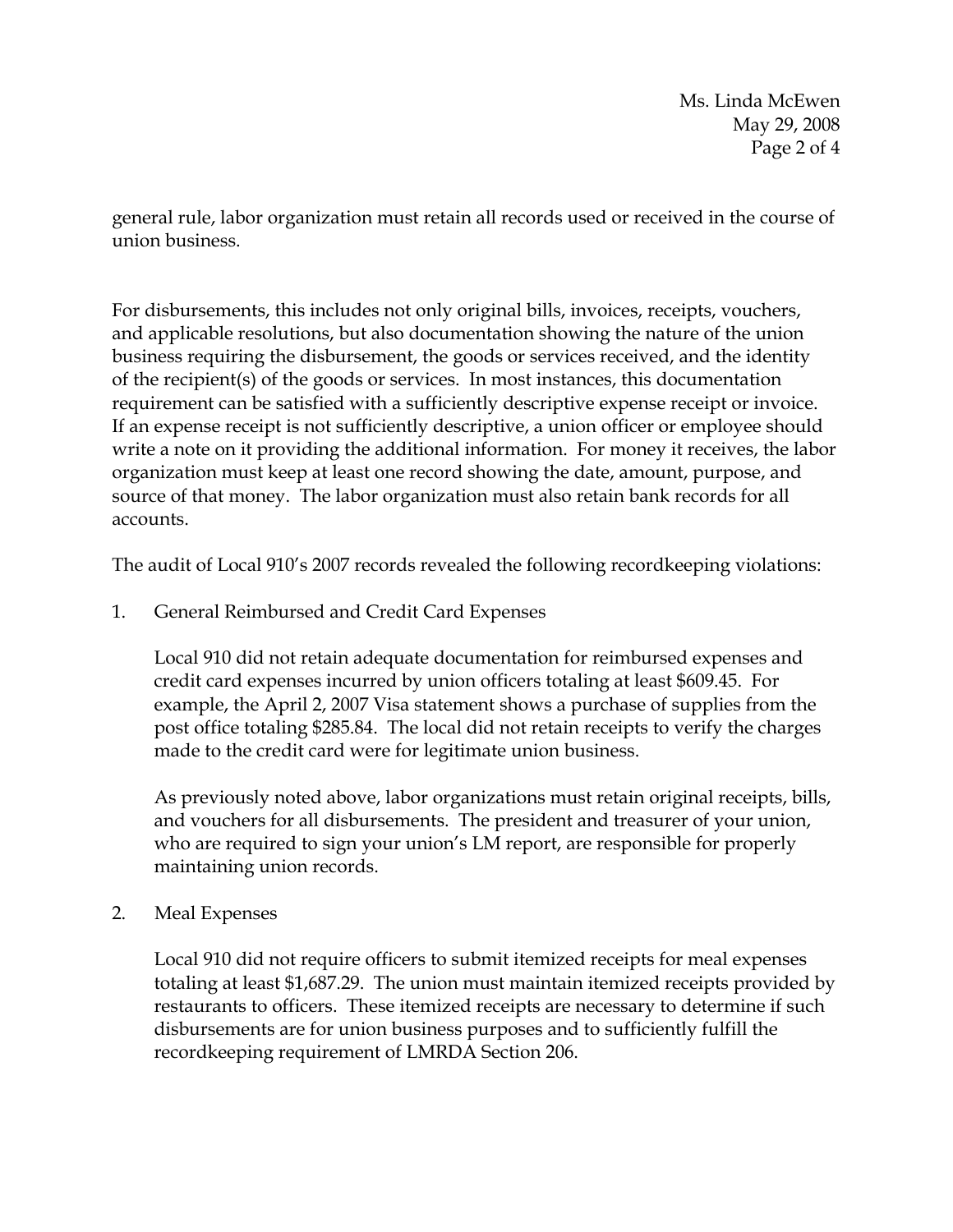Ms. Linda McEwen May 29, 2008 Page 3 of 4

Local 910 records of meal expenses did not include written explanations of union business conducted or the names and titles of the persons incurring the restaurant charges. For example, a disbursement to Habaneros Restaurant for over \$800 did not state the names of people incurring the charges, nor was an itemized receipt maintained for this disbursement. Although I was able to verify through meeting minutes and other resources that these charges were legitimate, the original receipts issued for these purchases must be maintained in the future. Union records of meal expenses must include written explanations of the union business conducted and the full names and titles of all persons who incurred the restaurant charges. Also, the records retained must identify the names of the restaurants where the officers incurred meal expenses.

Based on your assurance that Local 910 will retain adequate documentation in the future, OLMS will take no further enforcement action at this time regarding the above violations.

## Reporting Violations

Pursuant to 29 C.F.R., Section 458.3, the reporting requirement under 29 C.F.R. Section 403.2 [see Section 201(b) of the Labor-Management Reporting and Disclosure Act (LMRDA)] is made applicable to labor organizations subject to the requirements of the CSRA. This provision requires labor organizations to file annual financial reports that accurately disclose their financial condition and operations. The audit disclosed a violation of this requirement. The Labor Organization Annual Report LM-3 filed by Local 910 for fiscal year ending December 31, 2007, was deficient in the following areas:

1. Certificates of Deposit Reported As Investments

Local 910 improperly included the value of certificates of deposit as investments in Statement A (Assets and Liabilities). For LM reporting purposes, OLMS considers a certificate of deposit to be cash. The purchase or redemption of a certificate of deposit is a transfer of cash from one account to another and, therefore, the local should not report these transactions as receipts or disbursements.

2. Cash Reconciliation

It appears that the cash figures reported in Item 25 are not the cash figures according to the union's books after reconciliation to the bank statements. The